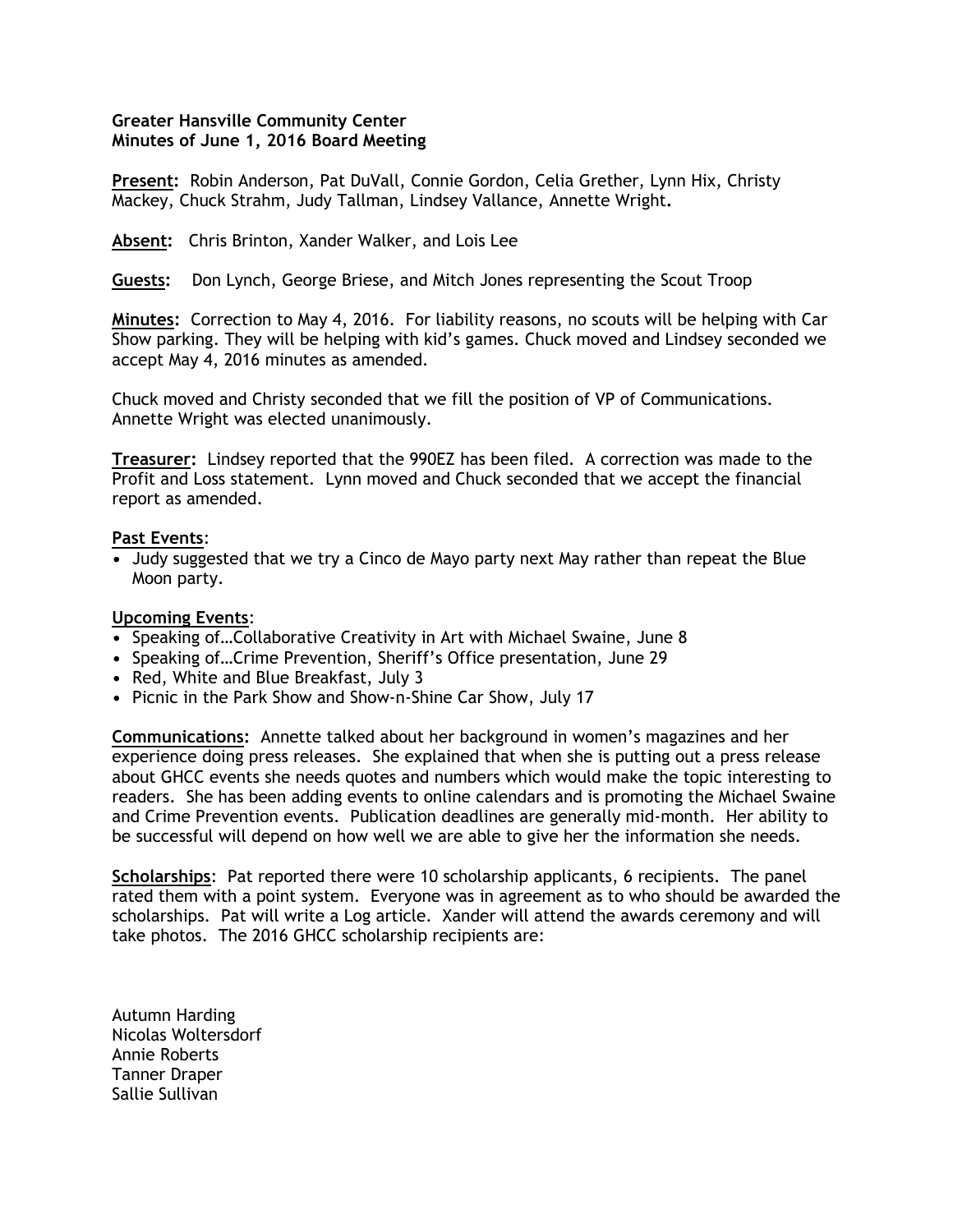## Mason Gunnell

**Book & Rummage Sales:** Lynn reported that the Spring Book Sale would be on June 3 & 4. Howie & Alix need volunteers to take the left over books to the reseller in Auburn. Chuck and Christy volunteered to help.

The Rummage Sale will be on August 13  $\&$  14. The next drop off is Saturday, June 9.

**Membership:** Christy reported that in May there were 5 new and 12 renewing memberships for a total of 339 current memberships.

**Community Center Rental:** Robin reported that there are 26 East Room rentals booked and 4 West Room rentals. It is fully booked for the month of June. June 15 local firefighters will have a firefighting training session. Robin will do a Log article promoting Center rental.

**Scout Troop:** Mitch reported that the scout troop has some events coming up including the Elkhorn Hike on June 4. They have offered to paint the VFW anchor. They are doing a food drive next weekend at local grocery stores.

Chuck attends the Scout meetings. The Scout Camporee has a significant cost. In addition to paying for their scouts, parents have to pay to go to the Camporee as chaperones. Chuck moved and Lynn seconded that we gift the troop free use of the Center and some seed money for a September Camporee fund-raiser.

**Maintenance:** George, Chuck and Don reported on Center maintenance. Pressure washing of Center in preparation for painting will start on June 2. Painting will follow on a schedule that works around Center renters. The painters will start on the West end of the building to ensure quiet during yoga sessions.

Chuck and Don will service the generator.

Connie and Chuck are going to look for a refrigerator replacement for the kitchen.

The Center will lose the use of the Cup of Joy sign because the building has sold. The new owner is going to open a coffee shop and will be using their sign.

The sign at the corner of Hansville and Buck Lake Roads is in need of repairs. Chuck will look into what it will cost to repair or replace the sign.

New energy efficient bulbs will be installed in the Center overhead lights.

Connie reported that there was a mix-up on the annual fire extinguisher inspection. The inspector called the Nelsons despite having been told he should contact Chuck. The yoga class was interrupted. The mix-up prompted a discussion of who should have keys to the Center and Annex.

**Norwegian Park Boathouse:** Connie reported that she is still waiting for a revised leased from the County. Don will draft a letter to send to Commissioner Gelder's right-hand person, inquiring about the status of the revised boathouse lease.